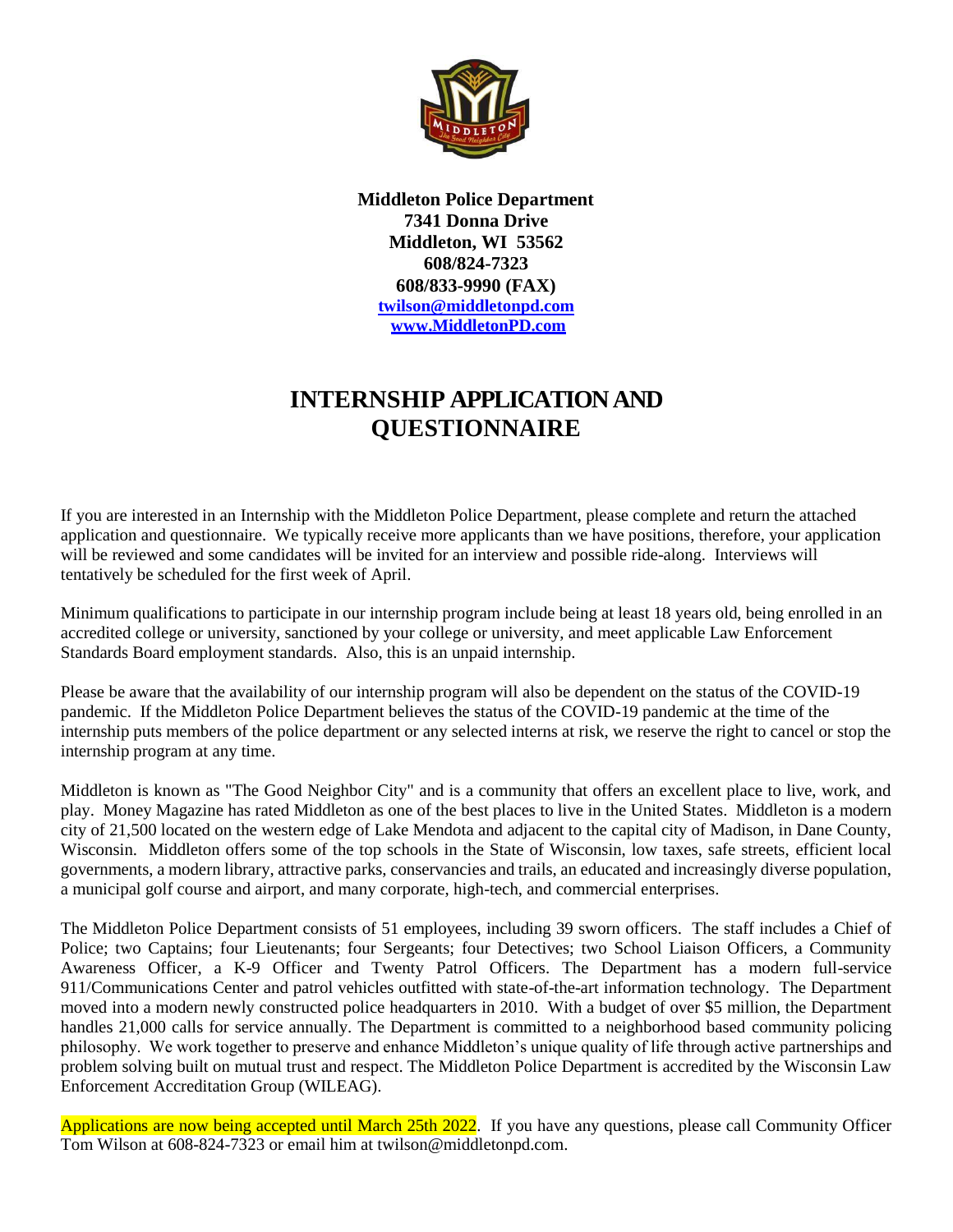| Last Name                                   | First | MI | Driver's License Number      |     |  |
|---------------------------------------------|-------|----|------------------------------|-----|--|
| <b>Current Street Address</b>               | City  |    | <b>State</b>                 | Zip |  |
| <b>Current Phone Number</b>                 |       |    | <b>Current Email Address</b> |     |  |
| Permanent Address (If different than above) |       |    |                              |     |  |
| Summer Address (If different than above)    |       |    |                              |     |  |

## **Education Information**

| <b>High School Attended</b>           |                |           |
|---------------------------------------|----------------|-----------|
| College/University                    | Year in School | Major     |
| <b>Expected Graduation Month/Year</b> | Overall GPA    | Major GPA |
| Advisor Contact Information (If any)  |                |           |

## **References:**

|                  | <b>Name</b> | <b>Address</b> | <b>Phone Number</b> |
|------------------|-------------|----------------|---------------------|
| л.               |             |                |                     |
| $\overline{2}$ . |             |                |                     |
| 3.               |             |                |                     |

## **Current/Previous Employers:**

| <b>Business</b><br><b>Name</b> | Contact<br>Person | <b>Address</b> | <b>Phone</b><br><b>Number</b> | Dates of<br>Employment |
|--------------------------------|-------------------|----------------|-------------------------------|------------------------|
|                                |                   |                |                               |                        |
|                                |                   |                |                               |                        |
|                                |                   |                |                               |                        |
|                                |                   |                |                               |                        |